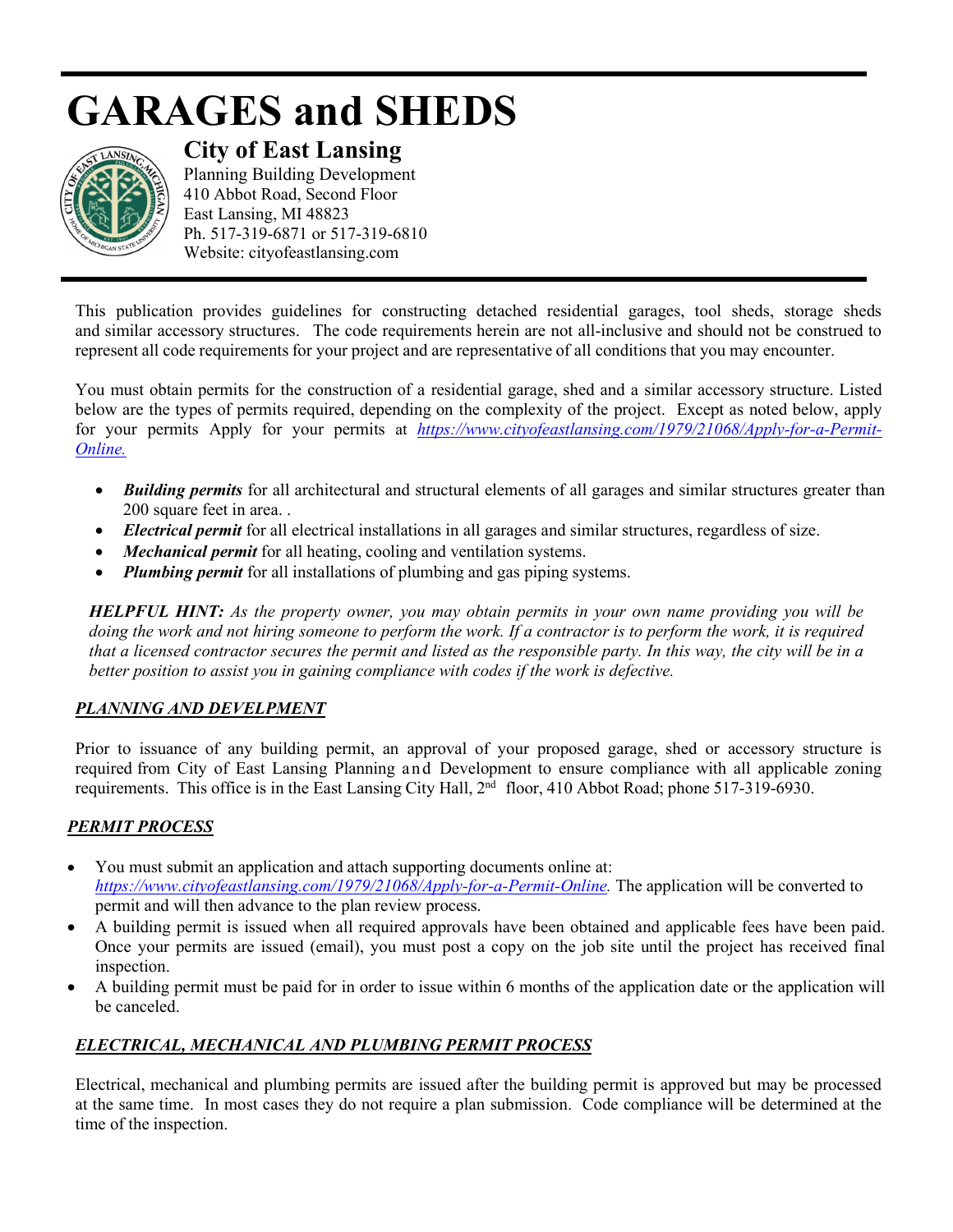#### *FEES*

- The fee schedule is located at *https://www.cityofeastlansing.com/DocumentCenter/View/2772/Building-Division-Fees-PDF?bidId=*
- Fees may be paid by cash/check, debit or credit card (Discover, Visa or MasterCard), online (Invoice Cloud).

#### *HISTORIC PRESERVATION*

A *[Certificate of Appropriateness application](http://www.cityofeastlansing.com/CITYGOV/PCD/pdf/CertofApprop07.pdf)* is required for new construction, additions, alterations, moving, demolition and repairs of property in any East Lansing Historic District. Questions regarding a *Certificate of Appropriateness* should be directed to the Community Development Analyst at 517-319-6828. The Historic Preservation Code applies to:

- Exterior changes such as additions, alterations (adding or changing windows, doors, etc.) to buildings (including garages and sheds) in designated Historic Districts.
- All sides of a structure visible from the street (generally the front and sides).
- Features protected by the Code include, but are not limited to: a building's general shape; gables, dormers and other roof features; cornices, brackets and eaves; size, shape, arrangement, number and size of window panes and muntins (exterior grids); beveled, leaded and stained glass; door and window trim; ornamental moldings; distinctive siding, such as stone, stucco, brick or patterned shingling; distinctive roofing, such as false thatch, slate and Spanish tile.

#### *BUILDING CODE*

Your project is required to comply with the 2015 Michigan Residential Code (MRC), effective February 8, 2016, which incorporates the 2015 International Residential Code (IRC) for residential construction. You may purchase the MRC through the State of Michigan Bureau of Construction Codes, ph. 517-241-9313, or by visiting their website at *[http://www.michigan.gov/bcc.](http://www.michigan.gov/bcc)*

#### *MINIMUM CODE REQUIREMENTS*

- All sheds and playhouses are required to be detached from the house. Sheds attached to the house are considered additions. See the "Additions" publication for more information.
- Sheds with an area of 200 square feet or less do not require a building permit; however, they must comply with the setback requirements of the City of East Lansing office of Planning & Community Development.
- Attached garages must be separated from living areas with a minimum of  $1/2$ " drywall applied to the garage side.
- Garages beneath living areas must have 5/8", Type X drywall applied to the garage ceiling.The structure supporting the ceiling with a living area above shall be covered with 1/2" drywall.
- Doors between an attached garage and adjacent living areas must be a 1-3/8" solid wood core door, a 1- 3/8" honeycomb core steel door or a 20-minute fire-rated door.
- Garage floors must be a  $3\frac{1}{2}$ " minimum thick concrete slab with a compressive strength of 3,500 PSI and shall be air-entrained. The site shall be prepared with 4" base course of clean graded sand, gravel or crushed stone.
- A vapor retarder shall be provided between the concrete floor slab and the base course.
- All attached garages and all detached garages with electricity must have at least one GFCI, 125-volt, singlephase,15- or 20-ampere outlet. All additional outlets must meet the same requirements except for inaccessible outlets such as those serving garage door openers.
- At least one wall switch controlled light must be installed in all attached garages and all detached garages with electricity.
- Fuel-fired appliances and equipment, such as hot-water heaters and furnaces, must be elevated such that the ignition source is a minimum of 18" above the garage floor.
- Fuel-fired appliances and equipment must also be protected from vehicle impact or shall be elevated a minimum of 6 feet above the garage floor.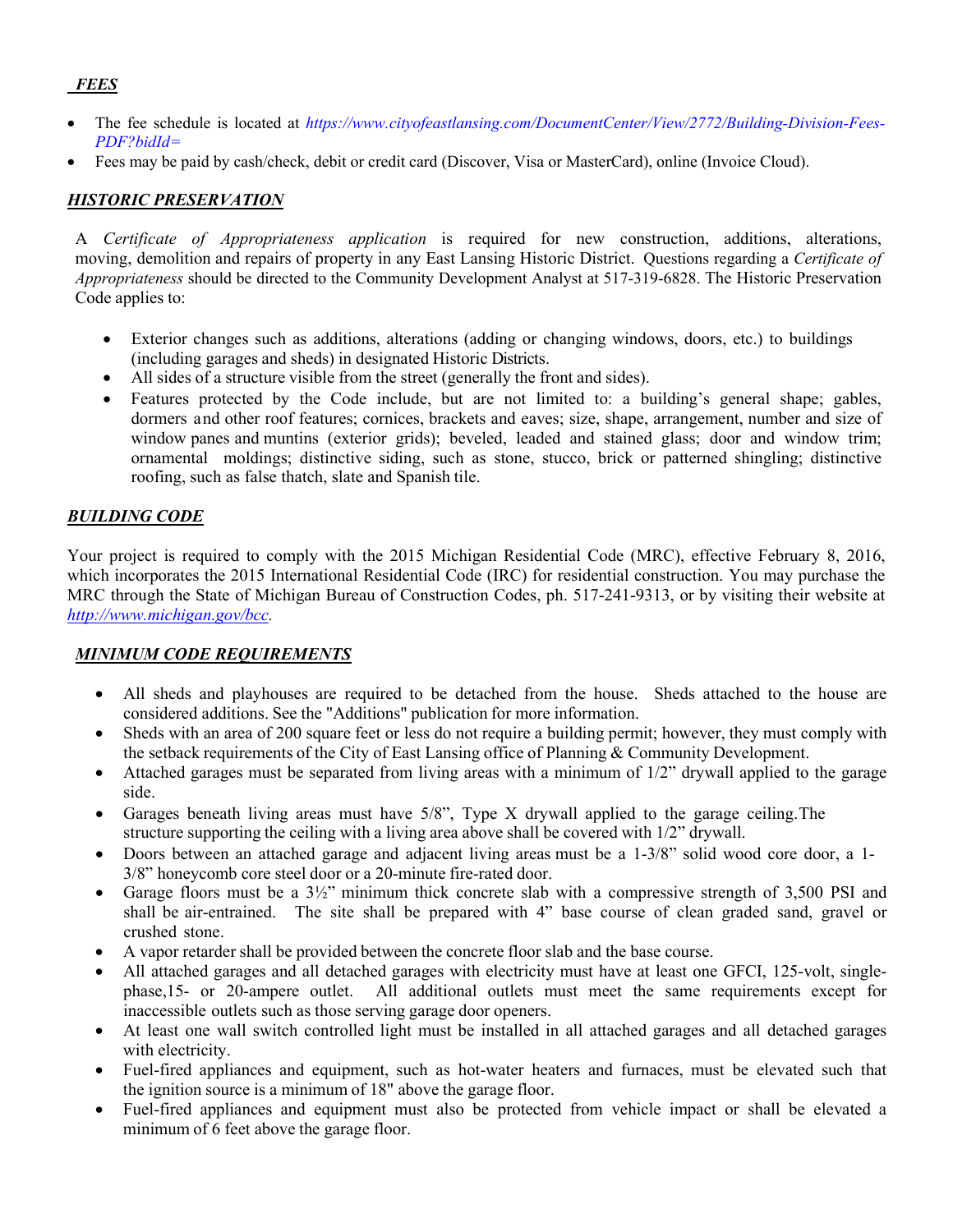## *MINIMUM SUBMISSION REQUIREMENTS*

All submissions for a garage or shed must include the following:

- Electronic set of building plans or manufacturer's plans for pre-fabricated structures (see below for requirements).
- Electronic copy of the house location survey or grading plan (see page 3 for requirements).

## *BUILDING PLANS*

Building Plans must meet the requirements or show the items listed below.

- Minimum scale of  $\frac{1}{4}$ " = 1'-0". All dimensions must be shown.
- Minimum sheet size:  $8\frac{1}{2}$ " x 11". No pencil sketches.
- Edition of the code used for the design.
- Name, address and phone number of the building designer.
- If plans are prepared by a Michigan licensed design professional, at least one set of plans must bear the original seal, signature and date in accordance with Public Act 299 of 1980.
- List of material specifications including, but not limited to, grade and species of lumber, concrete strength and steel strength.
- List of design load criteria: live load, dead load, snow load, wind load and bearing capacity. For East Lansing, the minimum design ground snow load is 30 PSF and wind speed is 90 mph.
- Foundation plan and footing details. The minimum footing depth is 42"; however, a footing depth of 12" is permitted for detached garages or sheds that are under 400 square feet.
- Sill plate anchor bolt type, size and locations.
- Structural framing plans of the floor and roof accurately detailing all members, sizes, span lengths and spacing.
- Truss shop drawings for pre-engineered floor or roof trusses may be submitted directly to CENC after the building permit has been issued, but prior to any truss erection.
- Structural detail of connections.
- Evaluation report from an approved testing laboratory and load calculations for all adjustable columns.
- Typical wall section showing wall bracing and sheathing thickness (special products or devices require an evaluation report from an approved testing laboratory).
- Elevations (front, sides and rear) indicating window and door location and dimensions.
- Any pre-engineered or pre-constructed shed purchased from a home center store, lumber company or similar, requires detailed drawings and a complete plan review, if over 200 square feet, requiring a building permit.
- Location of smoke alarms and carbon monoxide detectors if garage is attached.

## *HOUSE LOCATION SURVEY*

If you do not have a copy of your house location survey, review your loan closing documents or contact your mortgage lending institution to obtain one. If you are unable to locate a copy of your survey through these sources, you will be required to hire a certified land surveyor or civil engineer to have one prepared. House location surveys must meet the following requirements:

- No reduced, enlarged or faxed copies.
- The area of the garage or shed drawn to scale.
- Provide the square footage or overall dimensions of the garage or shed.

## *SOILS*

Footings shall bear on undisturbed soils, at a minimum depth of 42" below grade.

Problem soils are soil types which may have a high water table, organic material, expansive clays or other behavioral problems. If your property contains a problem soil, you may need to hire a registered design